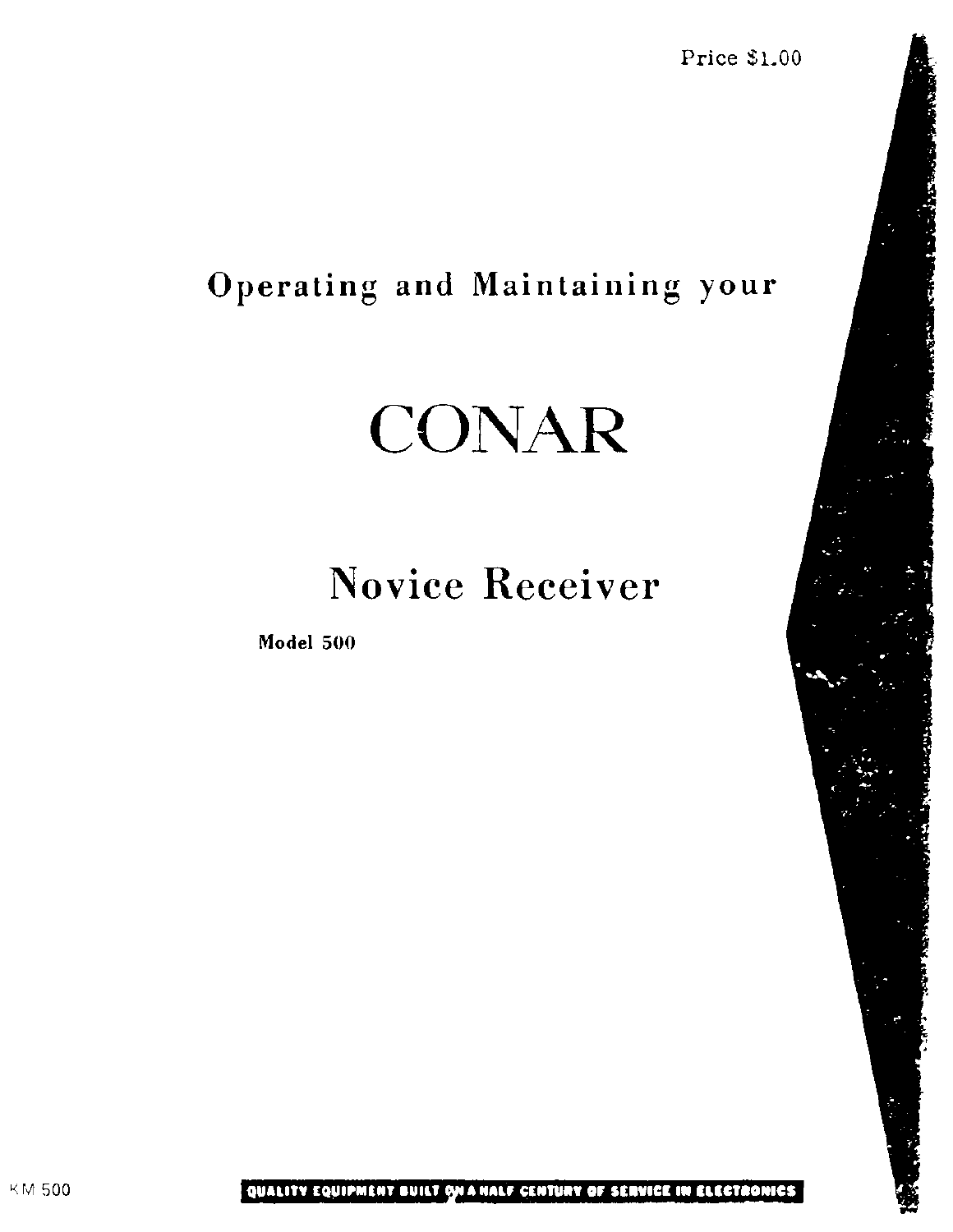An antenna trimmer allows the rf circuit to be accurately peaked at any part of any band. The rf gain control allows the sensitivity of the receiver to be adjusted to accommodate both weak and strong received signals.

The receiver operates on 115V 60 Hz ac power only and draws only 18 watts of power. Any low impedance (50 to 75 ohm) antenna or transmission line may be connected to the convenient antenna terminals at the rear of the receiver.

The Model 500 has a very high degree of sensitivity needed to receive weak and distant signals. Careless operation or poor installation of this high-sensitivity receiver may cause an excessive amount of noise or background hiss. Careful adjustment of the tuning, volume, and gain controls, as outlined in the previously mentioned sections, will keep these undesirable effects to a minimum. control allows the ser<br>weak and strong received<br>ates on 115V 60 Hz ac pe<br>e (50 to 75 ohm) anteni<br>nna terminals at the rear<br>should be paid to the "I<br>ons give information for<br>las a very high degree of s<br>ration or poor instal

Careful attention should be paid to the "Installation" and "Operation" sections of this manual. These sections give information for the satisfactory operation of your Model 500 receiver.

# Installation

As mentioned earlier, proper installation goes hand-in-hand with correct operating procedures to get maximum performance from your receiver. Read this section carefully to become familiar with the correct installation of your receiver.

Location. The cabinet of the Model 500 is equipped with four small feet which are suitable for placing the receiver either on a shelf, desk, or table. When you locate the receiver, try to avoid excessively warm places, such as near radiators or heaters. Warm locations may cause the receiver to drift off frequency. Be sure to allow at least one inch clearance between the rear of the cabinet and the wall to give the receiver proper ventilation.

Electrical Power. The Model 500 is transformer-operated and will operate only on 115 volt, 60 Hz ac power. It uses 18 watts of power. If you are in doubt about your power source, call your local power company before you plug the power cord into the power outlet. Connecting the receiver to the wrong power source can cause serious damage and costly repairs to the receiver.

Antennas. The antenna input of the receiver is designed to work with either a single long-wire antenna (Fig. 1) or a half-wave dipole or other resonant antenna with transmission line impedances from 50 to 75 ohms (Fig. 2). The connections to the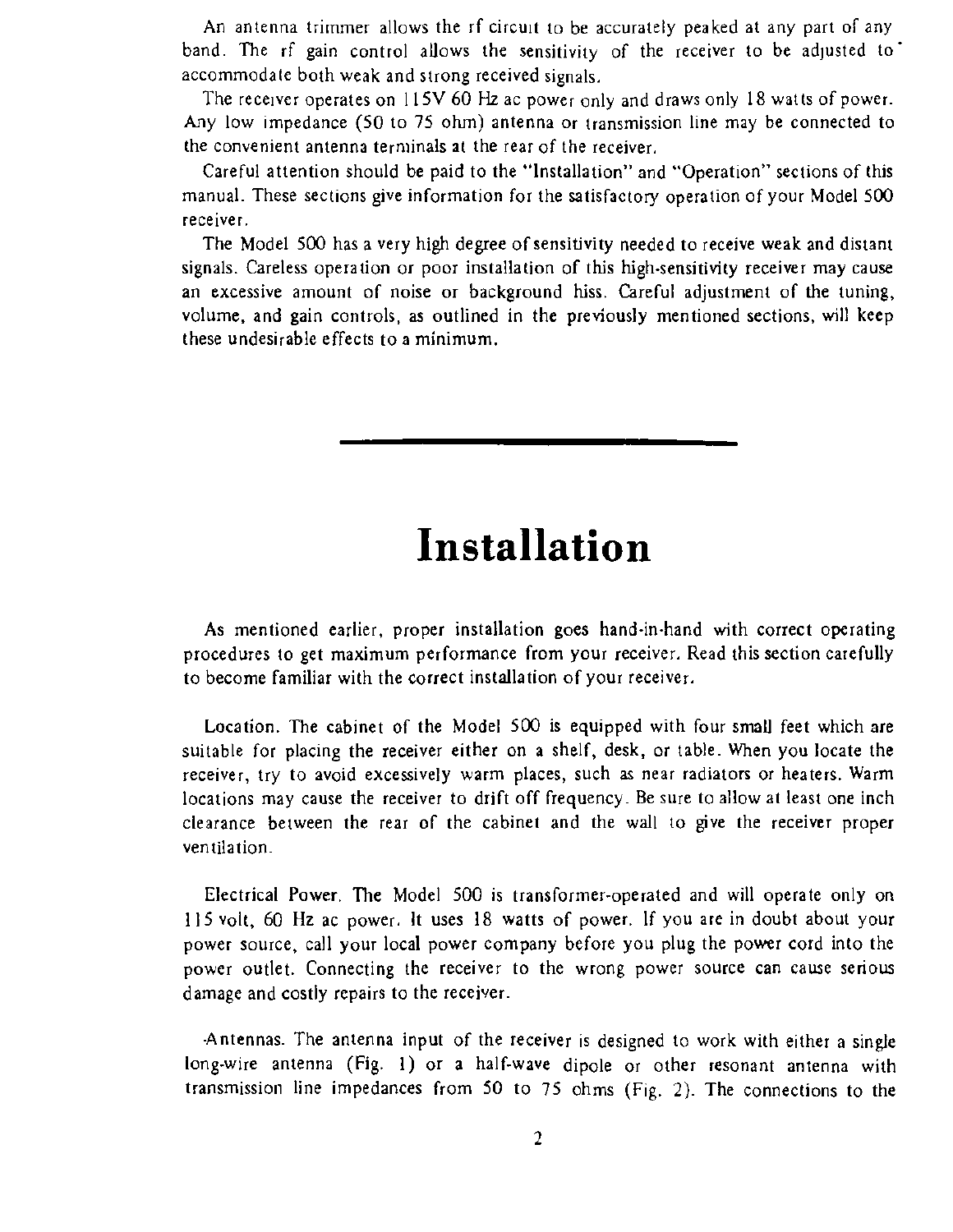antenna or transmission line are made to  $\Box$ 60 FEET OR the two screw terminals at the left rear  $\cos \theta$  LONGE of the receiver cabinet. The terminal on the left is *ground*, the terminal on the right is the *antenna* connection.

The long-wire antenna (Fig. 1) can be used for all three bands in locations where space is limited. The ground connection should be made to a water pipe (or other good earth ground connection) for best reception. The antenna wire should be elevated above ground as much  $\left[\text{[MHz]} + \text{[FEE]} \right]$ as possible and be free of obstructions  $\otimes$ such as tree limbs and buildings.

The dipole antenna (Fig. 2) provides much better performance than the simple long-wire antenna. This antenna has an impedance of approximately 75 ohms, so it gives a good match to the 75-ohm coax- Fig. 2. Coax-fed dipole antenna. ial transmission line. This type of antenna

ions. The Model 500 recess are needed for operationt panel. This jack is wive<br>plugged in. The heady<br>low-impedance magnetic<br>ows in the headphone circums. Output Connections. The Model 500 receiver has a built-in loudspeaker so no other output connections are needed for operation. To use headphones, a PHONES jack is provided on the front panel. This jack is wired to disable the loudspeaker automatically when headphones are plugged in. The headphone impedance is not critical; however, for maximum output, low-impedance magnetic phones (S0-500 ohms) should be used. Since no direct current flows in the headphone circuit, even high impedance crystal headphones may be used.

is also the basic transmitting antenna and may be used in conjunction with a novice transmitter if a switch (Fig. 3) is installed in the transmission line.



Fig. 1. Long-wire antenna.





Fig. 3. Using switch with transmitter.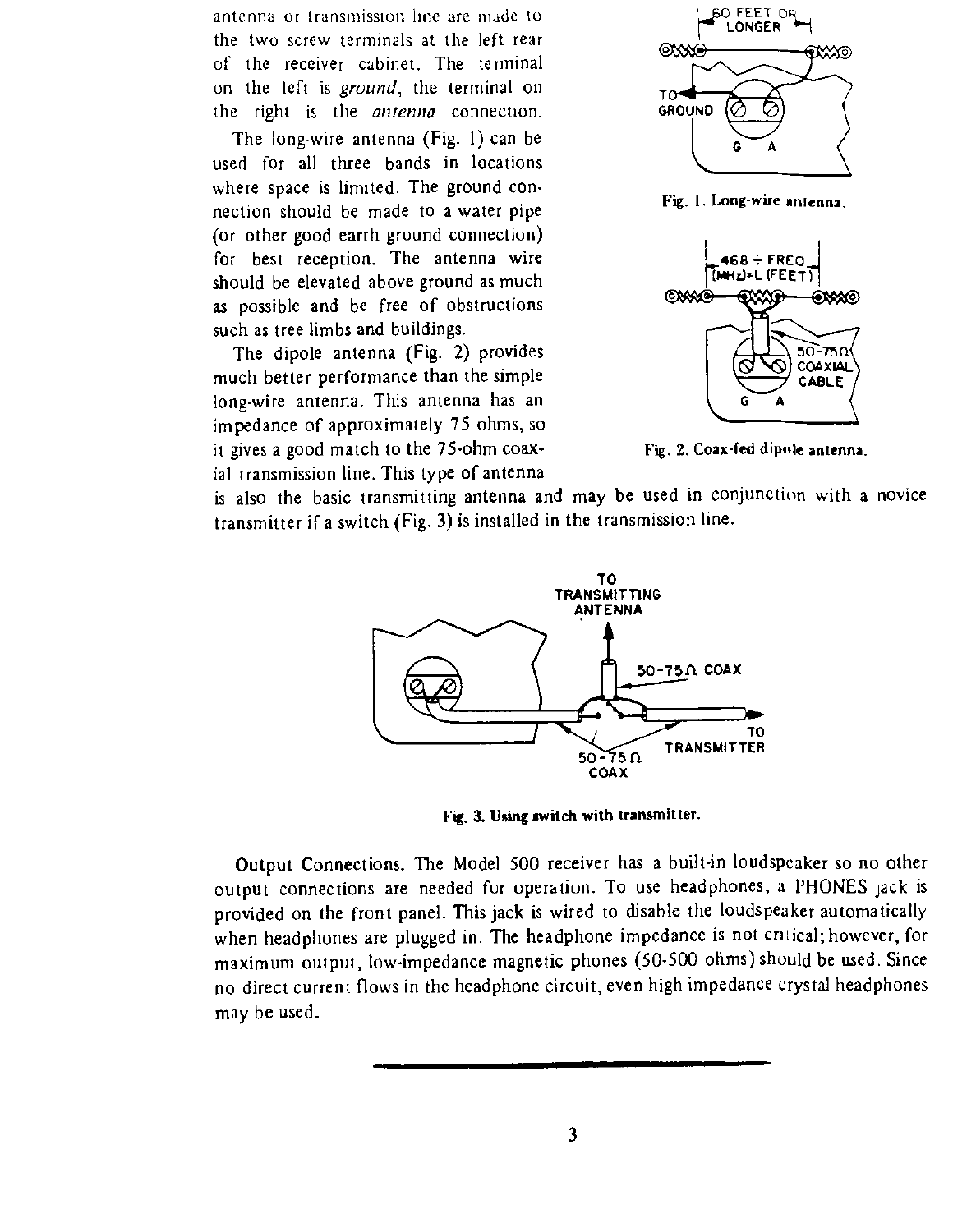# Location and Function of Controls

Each control of the Model S00 receiver performs a definite job which contributes to the overall performance capabilities of the receiver. To fully appreciate the capabilities of the receiver, you must first become familiar with each of its controls and the effect these controls have on receiver performance.

This section gives a brief description of the various controls as shown in Fig. 4. The next section takes up the use of these controls in more detail.

Volume/Off Control. The volume control, a variable resistor, controls the gain of the audio signal in the receiver. In the full counterclockwise position this control turns off the ac power to the receiver. With power on, the pilot lamp lights. Clockwise rotation of the volume control turns the power on and increases the audio volume.

BFO Switch. The BF $\odot$  switch turns the beat frequency oscillator (BFO) on and off. In the CW position, the BFO is turned on for reception of CW (telegraph) and SSB (single sideband) signals. For receiving AM (amplitude modulation) signals, the switch is placed in the AM position and the BFO is turned off. A third position of this switch (STBY) mutes the receiver for standby. capabilities of the receiver.<br>
Trist become familiar with early reproduced the variant point of the variative relation of the variative r. In the full countercloid eiver. With power on, the p<br>
s the power on and increases



Fig. 4. Front panel controls.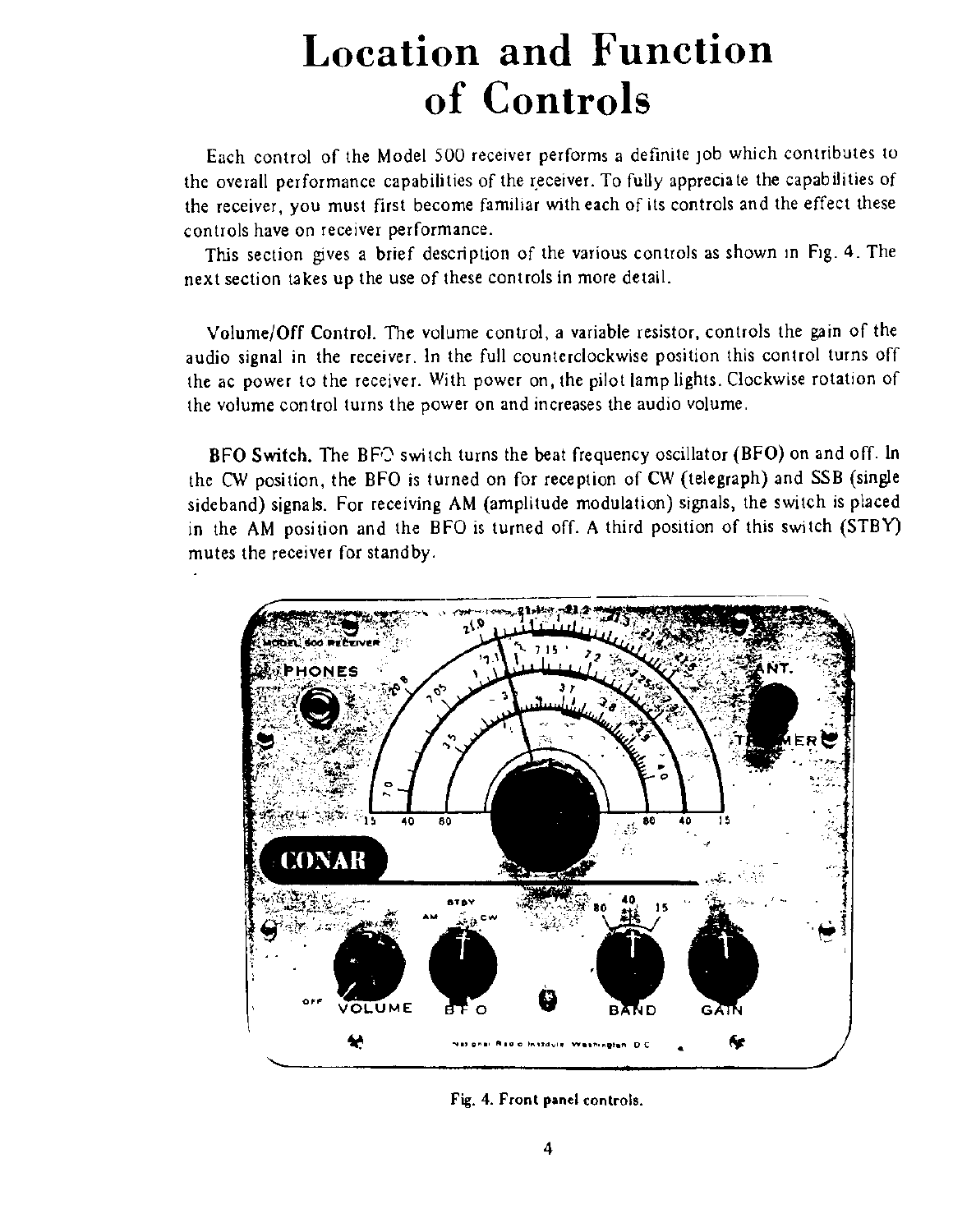Bandswitch. The ban Iswitch is a 3-position rotary switch that selects the desired amateur band, In the full counterclockwise position, the 80-meter coils are switched into the ascillator and mixer, The next two positions in a clockwise direction are 40 and 18 meters, respectively.

Gain Control. The gain control is a variable resistor used to vary the gain (amplification) of the first i-f amplifier stage. It is used primarily for CW reception, as described in the next section. Clockwise rotation of the control increases the gain of the i-f amplifier for receiving weak signals,

PHONES Jack. The PHONES jack accepts a standard 1/4" two-conductor phone plug for headphone reception. Inserting the headphone plug automatically disables the built-in loudspeaker.

Tuning Control, This control is a variable capacitor which determines the oscillator frequency for each of the three bands. It is used to tune in the various stations on each band.

Antenna Trimmer Control. The antenna trimmer is a vanable capacitor connected to the secondary of the antenna coil. It is used to ensure that the antenna coil is accurately tuned to the desired incoming signal and no other.

### $\mathsf{S}$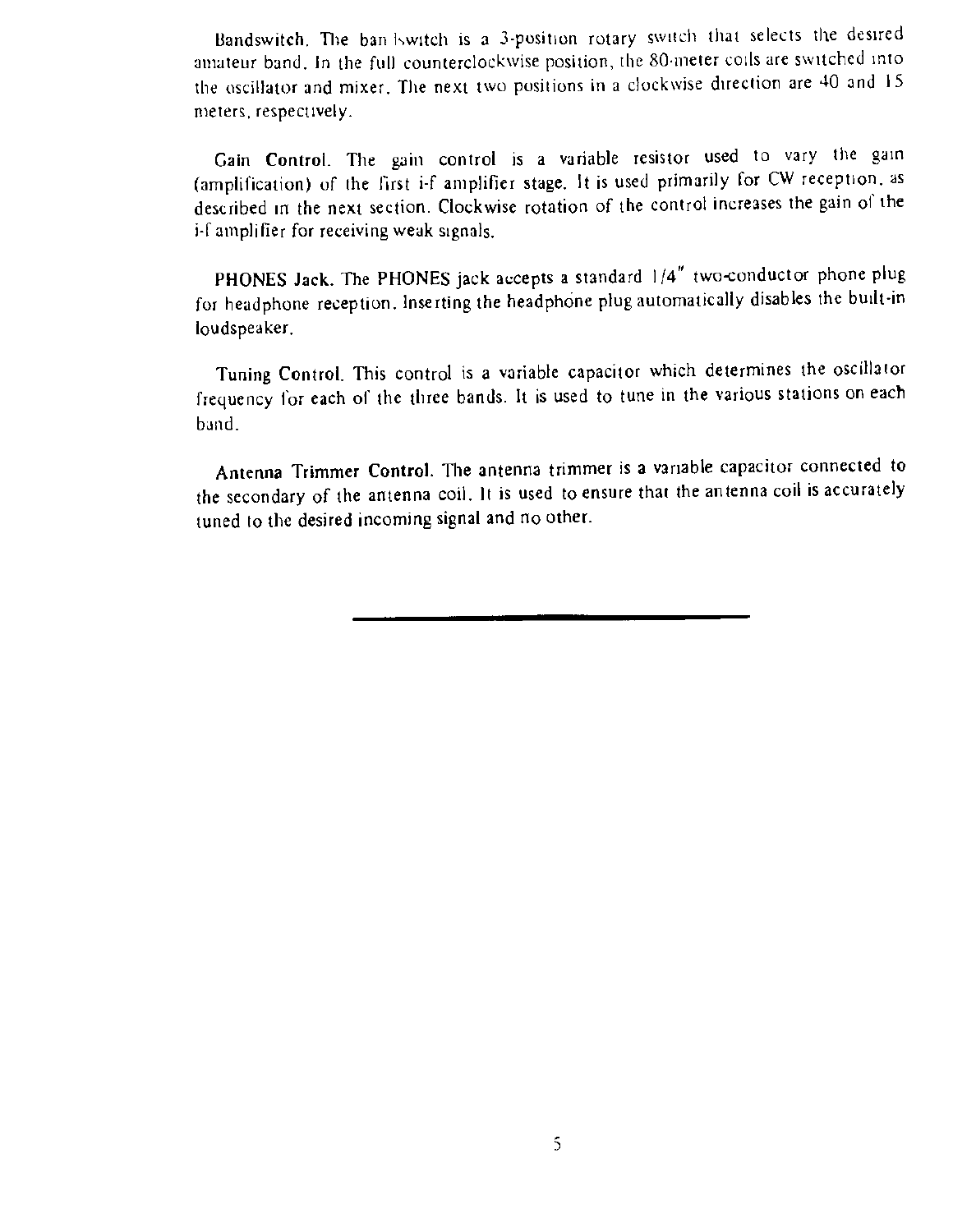# Operation

To put the receiver into operation, first make sure the receiver is plugged in and <sup>a</sup> suitable antenna connected. There are three modes of operation of your Model <sup>500</sup> receiver CW, AM, and SSB. The following operating methods apply to any of the three bands. However, for practice purposes it is suggested that the 40-meter band be used since there are usually a number of CW, AM, and SSB stations on this band at all times of the day or night.

### CW RECEPTION

1. To receive CW signals, set the controls as follows:

| VOLUME/OFF   | Fully clockwise             |
|--------------|-----------------------------|
| <b>BAND</b>  | 40 meters (or desired band) |
| <b>BFO</b>   | CW                          |
| GAIN         | Fully clockwise initially   |
| ANT. TRIMMER | Peak for maximum noise      |

- 2. Starting at the low frequency end of the band, rotate the tuning control clockwise until a CW signal is heard. If necessary, reduce the gain control to lower the volume. Do not use the volume control for this purpose for CW signals. You can control the pitch (tone) of the signal by carefully adjusting the tuning control for the desired pitch.
- 

3. Rock the antenna trimmer back and forth to produce maximum output.

### SSB RECEPTION

The procedure for tuning in an SSB signal is identical to the previous procedure with one important difference. When you tune in the signal you must tune very carefully for maximum intelligibility of the speech. For very strong signals you may have to reduce the setting of the gain control considerably to produce undistorted speech. A little practice should soon make tuning in SSB signals an automatic process.

### AM RECEPTION

1. For AM reception, set the receiver controls as follows:

| VOLUME/OFF   | Fully clockwise           |
|--------------|---------------------------|
| . BAND.      | 40 meters or desired band |
| <b>BFO</b>   | AM                        |
| GAIN         | Fully clockwise           |
| ANT. TRIMMER | Peak for maximum noise    |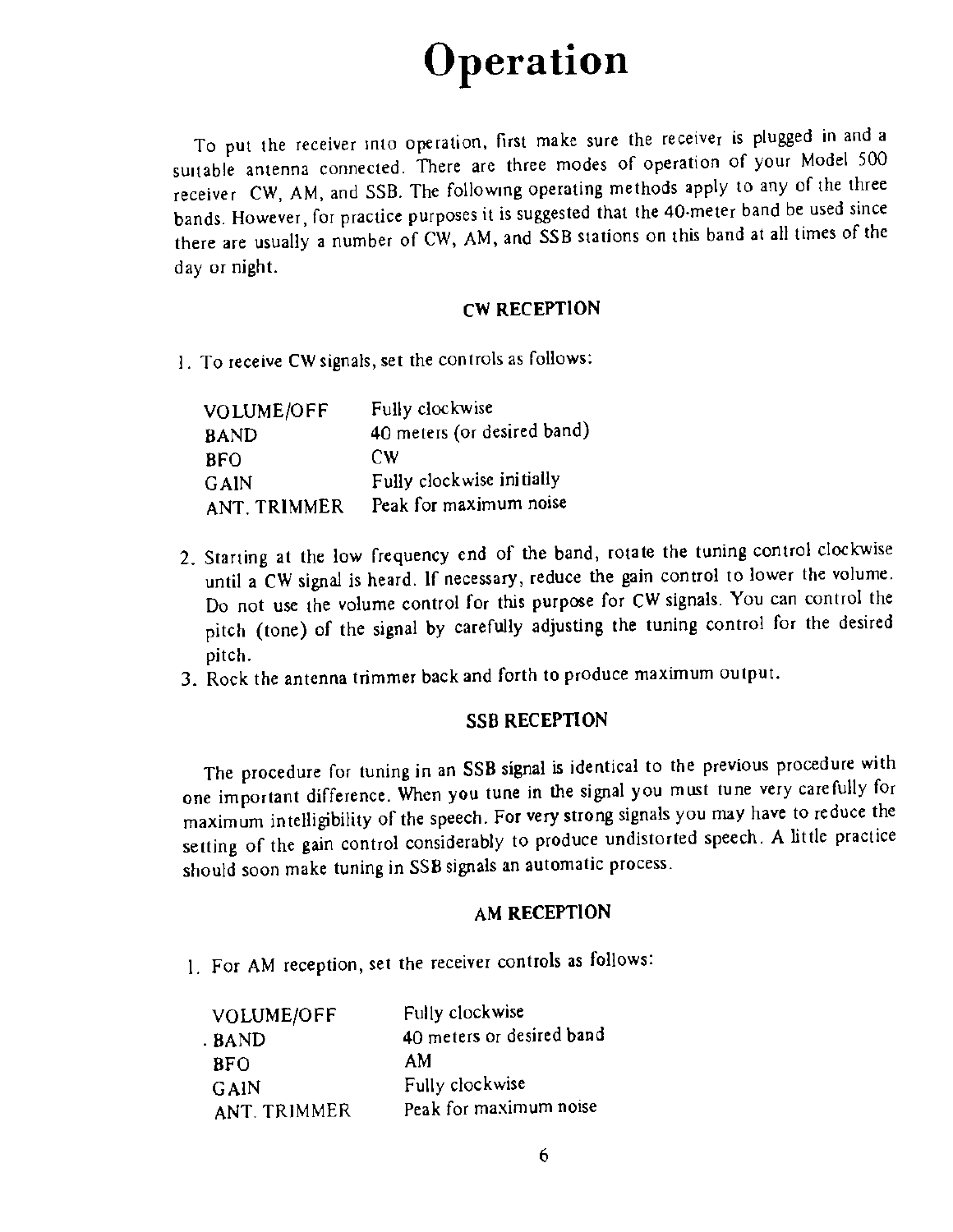- 2. Rotate the tuning control to locate an AM signal. Reduce the setting of the volume control as necessary to maintain a comfortable level. Adjust the tuning control for maximum output.
- 3. For very strong stations, reduce the setting of the gain control (counterclockwise) to prevent distortion of the sound.
- 4. Rock the antenna trimmer control for maximum output.

### 7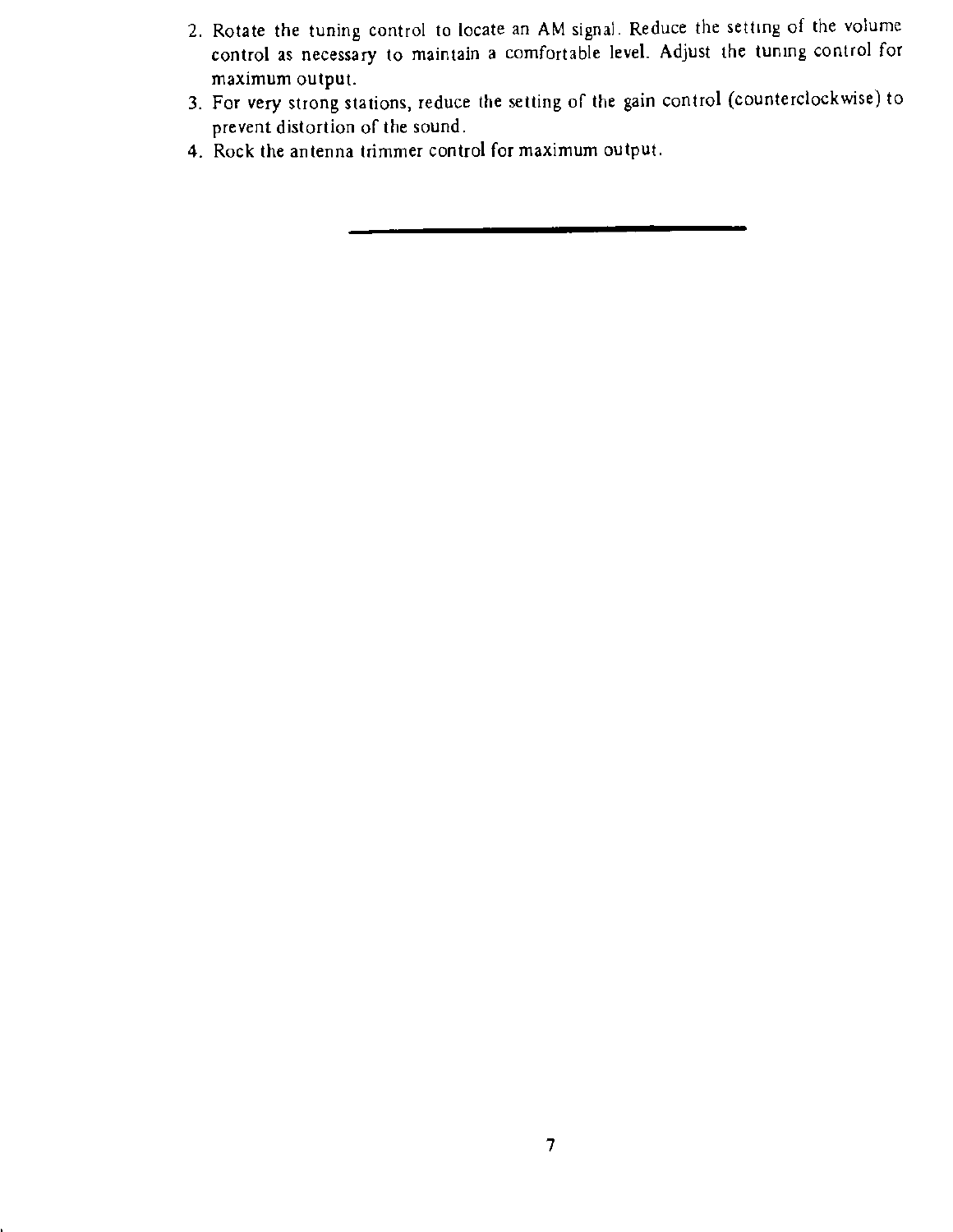# Service Information

If your receiver is under warranty, see the special warranty information inside the front cover of this manual. If your receiver is not under warranty, you may still return the teceiver to CONAR for repair and alignment for which there is a service charge of \$7.50, plus the cost of any needed parts. This charge is necessary to cover the costs of handling, inspection, and making minor repairs. If you retum the receiver to CONAR for repair, write, telling us the receiver is on the way and describe fully the trouble you are having. Enclose a check or money order for the \$7.50 service charge; do not send cash. Pack the receiver carefully in a sturdy carton, filling all open spaces with wadded or shredded newspaper. Send the receiver to CONAR by prepaid express; we will return it to you express collect. ost of any needed parts. This char, and making minor repairs. If young us the receiver is on the way a<br>check or money order for the \$7<br>check or money order for the \$7<br>arefully in a sturdy carton, filling.<br>Send the receiver

Fig. 5 shows the location of various parts on top of the chassis, The part number refers to the numbers on the schematic diagram in Fig. 9 (page 14). If after checking tubes your receiver does not operate properly, check tube voltages and resistances against the measurements shown in Fig. 6 and Fig. 7, Voltage measurements are made to chassis  $(B-$  or ground) to the point indicated with the power turned on.

To gain access to the tubes and other components, you must remove the chassis from the cabinet. The chassis is held in place with eight screws through the front panel and one sheet metal screw through the back of the cabinet. When you have removed these screws, carefully slide the receiver out of the cabinet. Be careful not to damage the loudspeaker or any of the parts on the chassis when you slide it out of the cabinet.

Measurements shown in Fig. 6 were taken with a vtvm under the conditions shown in Fig. 6.

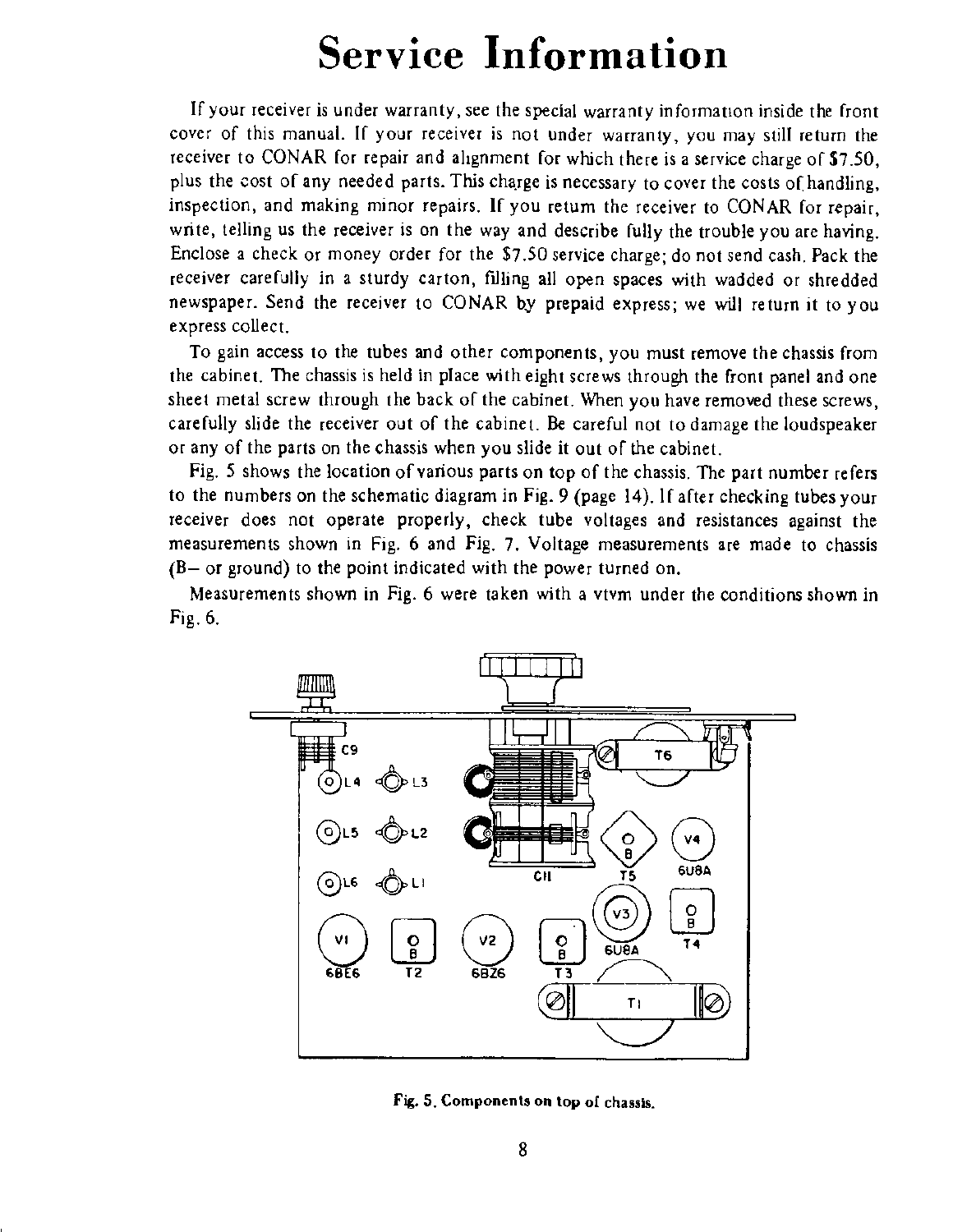

Fig. 6. Voltage measurements.

POWER: OFF AM/CW: AM GAIN; MAXIMUM  $13(0)$  $14d$ 60K



Fig. 7, Resislance measurements,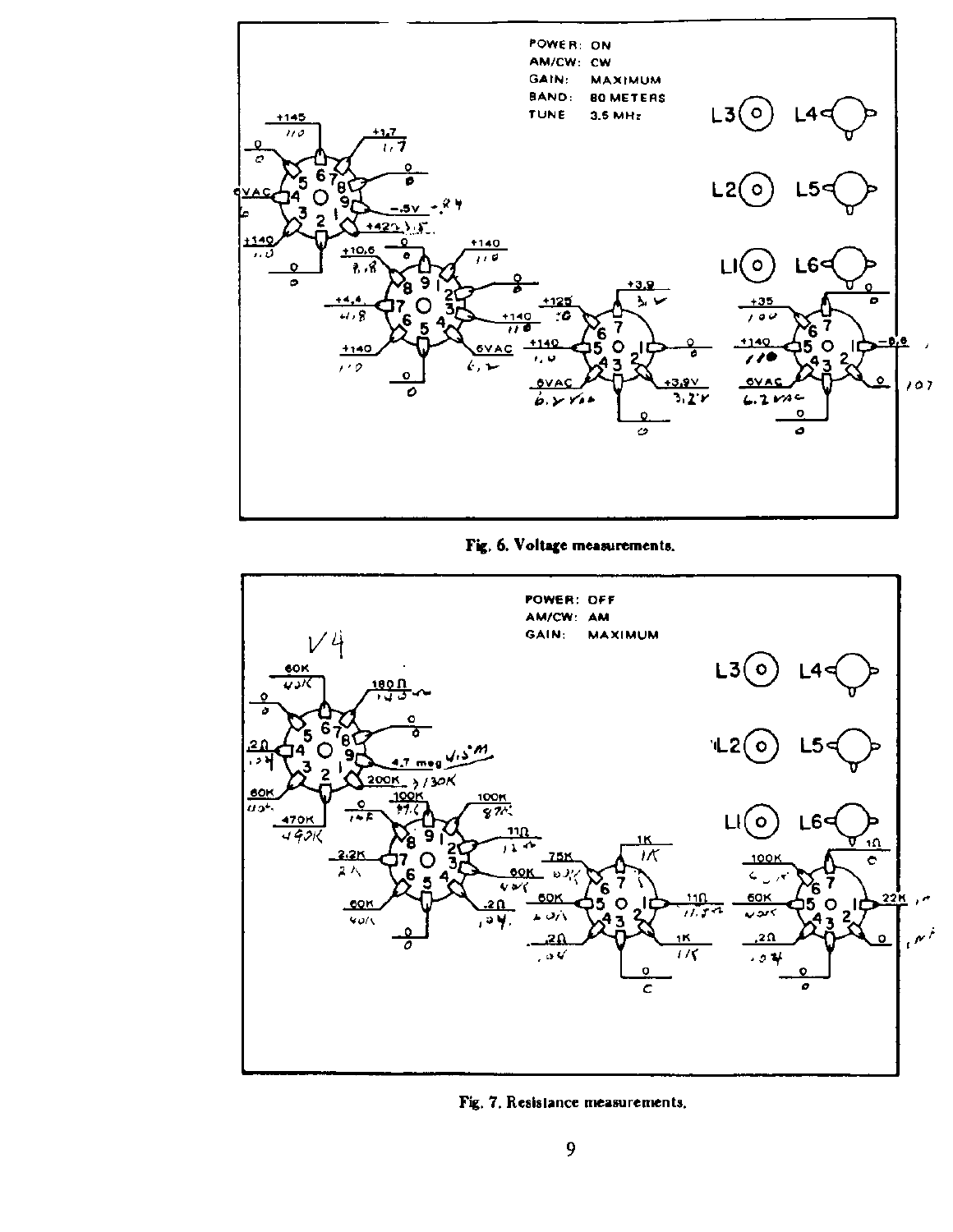Resistance readings are shown in Fig. 7, Unplug the receiver before taking resistance readings. When writing CONAR for service consultation, be sure to include the voltage and resistance readings from your receiver to heip us locate your trouble. Resistance readings are shortedings. When writing CON.<br>and resistance readings from y

| <b>SYMPTOM</b>                                              | PROBABLE CAUSES                                                                                                                                                                                                                                                          |
|-------------------------------------------------------------|--------------------------------------------------------------------------------------------------------------------------------------------------------------------------------------------------------------------------------------------------------------------------|
| Receiver dead, tubes light                                  | 1. V1, V2, V3 or V4 defective.<br>2. T <sub>6</sub> open.<br>3. T1 defective.<br>4. D1 defective.<br>5. R3 open.<br>6. C14, C16 shorted.<br>7. D2 defective.                                                                                                             |
| AM reception O.K.,<br>no CW reception                       | 1. V3 defective.<br>2. T5 open.<br>3. S3 set to AM.<br>4. T5 misadjusted.                                                                                                                                                                                                |
| No reception on one<br>particular band                      | 1. Antenna coils L1, L2, and L3 open or shorted.<br>2. Oscillator coils L4, L5, or L6 open or shorted.<br>3. Open or shorted capacitors (C1, C2, C3, C4<br>C5, C6) associated with antenna and oscillator<br>coils.                                                      |
| Weak signals on all<br>bands                                | 1. V1, V2, V3, V4 defective.<br>2. Gain control open.<br>3. I-F transformers misaligned,<br>4. C9 shorted.<br>5. Antenna not connected.                                                                                                                                  |
| Oscillations as receiver<br>is tuned.                       | 1. I-F transformers misaligned.<br>2. Interference from nearby TV receivers.                                                                                                                                                                                             |
|                                                             | Table I. Troubleshooting chart.                                                                                                                                                                                                                                          |
| the information needed to get your receiver into operation. | Table I is a troubleshooting chart which should help you locate a defective or<br>inoperative part. If you are unable to locate the difficulty, write us, describing your<br>difficulty. Be sure to include voltage and resistance measurements. We will try to give you |

### Table I. Troubleshooting chart,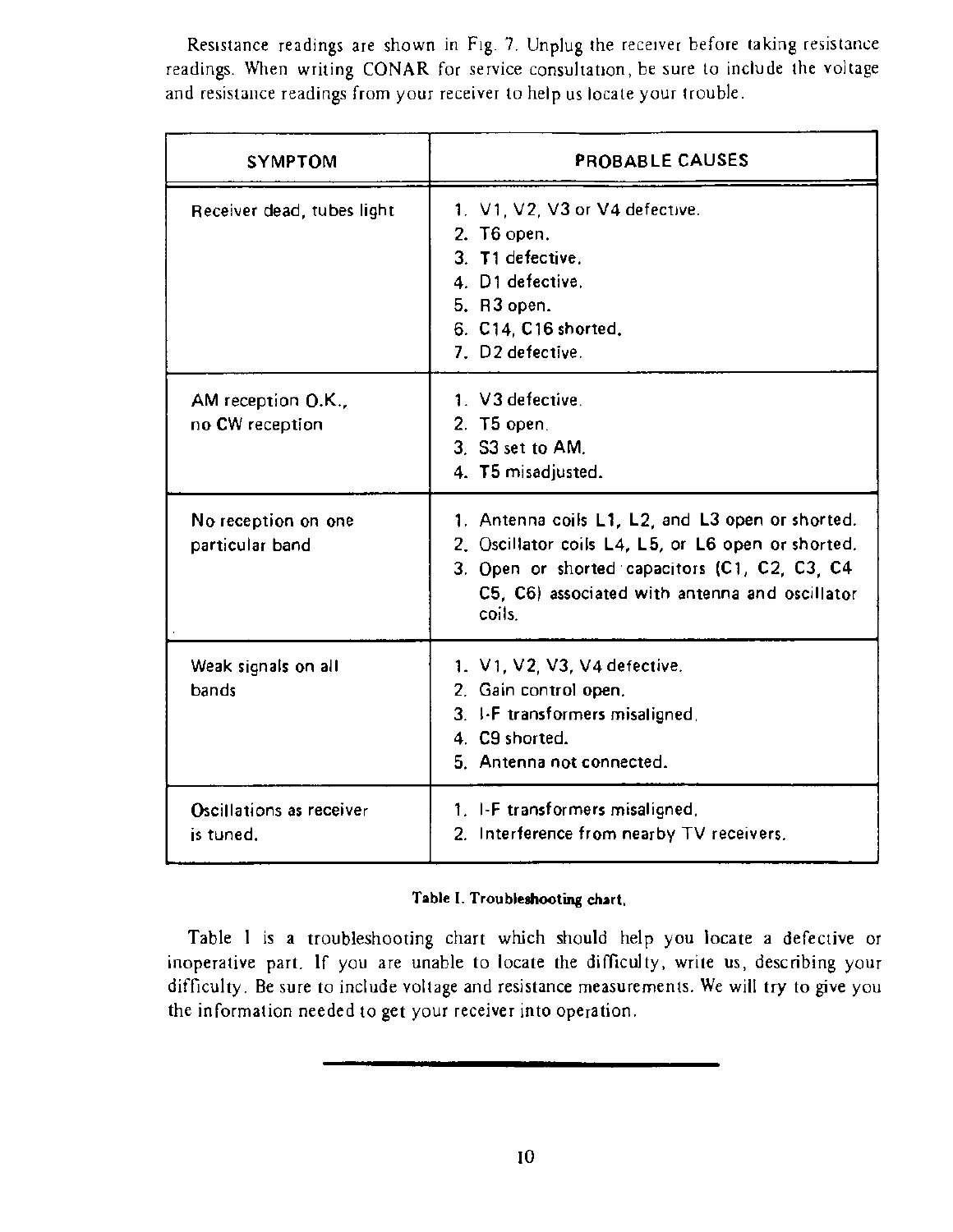# Alignment

All of the coils and transformers used in the Model 500 receiver have been pieadjusted at the factory to their correct settings. However. if you have assembled your receiver from a kit, you may possibly find it necessary to readjust one or more of the i-f transformers or oscillator coils for peak performance. This is due to individual dilferences in wiring from one kit to another and amounts to very small adjustments Factory assembled receivers should not require alignment unless the receiver has been tampered with or component parts have been replaced in the i-f or oscillator stages.

To align the Model 500 receiver you will need a small screwdriver, the alignment tool supplied with this receiver and a signal generator covering the following frequencies: <sup>455</sup>kHz, 3500 kHz, 7000 kHz, 21,000 kHz. In addition, a vivm would prove useful. although it is not absolutely necessary if a modulated signal source is used.

The BFO and i-f transformer windings are resonated with a fixed capacitor. The ric Dr C and 12 transformer waverings with the special alignment tool included with your receiver.

So that you can easily observe how far you have turned the alignment tool, attach a piece of tape to the center of the alignment tool as shown in Fig. 8A. The end nearest the tape "flag" is the end to use for all transformer adjustments. It is possible to adjust both the top and bottom slugs of the transformer from either the top or the bottom hole. How. ever, to avoid becoming confused, you will make all your adjustments from the end closest to the slug that you are adjusting. Make sure that you insert the tip of the alignment tool into the transformer only far enough to reach the first  $\frac{1}{2}$  series  $\frac{1}{2}$   $\frac{1}{2}$   $\frac{1}{2}$  winding slug. As you can see from Fig. 8B, there is  $\begin{bmatrix} 150 \text{ pF} \\ 150 \text{ pF} \\ 200 \text{ pF} \end{bmatrix}$  .  $\begin{bmatrix} 150 \text{ pF} \\ 150 \text{ pF} \\ 200 \text{ pF} \end{bmatrix}$  .  $\begin{bmatrix} 150 \text{ pF} \\ 200 \text{ pF} \\ 200 \text{ pF} \end{bmatrix}$  .  $\begin{bmatrix} 150 \text{ pF} \\ 200 \text{ pF} \\ 200 \text{$ one powdered iron slug associated with each of the transformer coils. When you look at the transformer from the top, turning the top slug counterclockwise will move this slug toward the top of the transformer, and since the slug is mpving away from the coil, the inductance will be decreased, so the resonant frequency will rise. Looking at the trans-



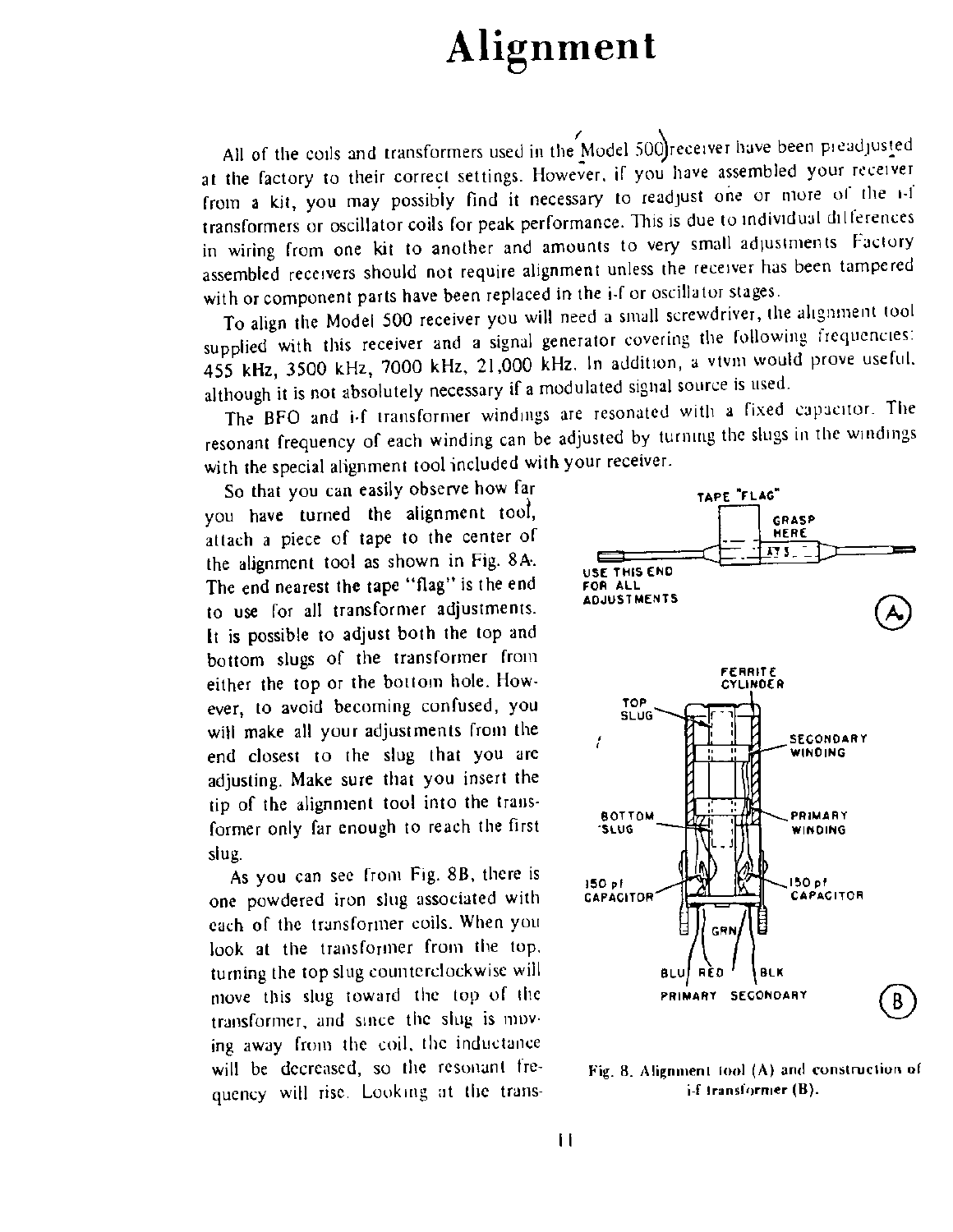former from the bottom, turning the bottom siug counterclockwise will move the slug teward the bottom of the transformer, which will reduce the inductance of the bottom coil, and therefore raise the resonant frequency of this part of the transformer.

### **L-F ALIGNMENT-METHOD I**

I. To align the i-fs, set the controls as follows:

| VOLUME/OFF         | Fully clockwise |
|--------------------|-----------------|
| <b>BFO</b>         | AM              |
| <b>BAND</b>        | 15 meters       |
| <b>TUNING DIAL</b> | 22 MHz          |
| GAIN               | Fully clockwise |
| ANT. TRIMMER       | Any position    |

- 2. Disconnect the antenna and connect the signal generator to pin | of the 6BE6 converter Vi (see Fig. 6 and Fig. 9.) Adjust the signal generator to 455 kHz, modulated with a 400 Hertz audio tone.
- 3. Carefully adjust the top slug of T4 (see Fig. 5) for maximum audio output. If necessary, reduce the output of the signal generator for a comfortable sound level.
- 4. Next adjust the bottom slug of T4 for maximum output. Continue by adjusting T3 top, T3 bottom, T2 top, and T2 bottom, Reduce the generator output as necessary to keep the audio output to a reasonable jevel as you proceed with the alignment.
- 5. Repeat Steps 3 and 4 for final peaking of the i-f transformers.

- 1. Remove the vivm.
- 2. Turn the volume control fully clockwise.
- 3. Turn the bottom slug of T5 three full turns in a counterclockwise direction. Adjust the top slug of TS to produce an audio tone from the receiver. Now turn the bottom slug of TS in a clockwise direction to fine-tune the BFO frequency to produce a pleasing tone.

### LF ALIGNMENT-METHOD 2

- $\mathsf{I}$ . Set the controls as for Method  $\mathsf{I}$ .
- 2. Connect the signal generator to pin I of VI as before, but set the signal generator to 455 kHz unmodulated.
- 3. Set the vivm to read —de volts on a low range. Connect the probe to the high side of the volume control Gunction of R15 and R16) and the ground lead to the chassis.
- 4, Turn the volume control down all the way and continue with Steps 3, 4, and 5 as described in Method 1, adjusting for maximum deflection of the vtvm.

### BFO ALIGNMENT

To properly adjust the BFO, leave the receiver connected as for i-f alignment (Method 2) with the following changes: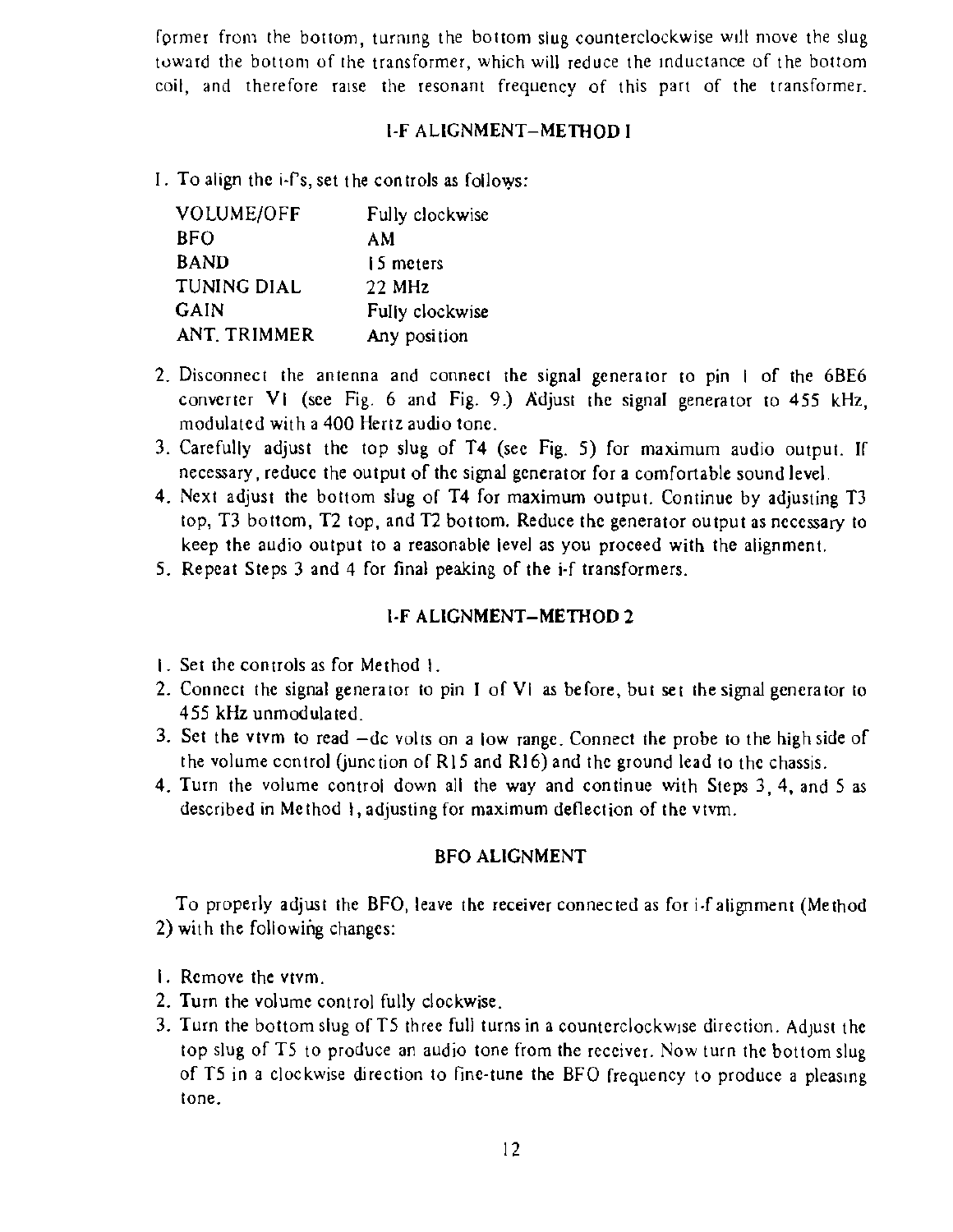### CONVERTER ALIGNMENT

There are two ways to align the oscillator and antenna coils of the Model 500 receiver. The first way is to use an unmodulated signal generator with a vtvm connected as for 1-1 alignment (Method 2). The second way is to use the output from a transmitter (crystal controlled) as the signal source rather than a signal generator. If you use your transmitter you will, of course, adjust the receiver at the frequency of the transmitter. When using a signal generator, use the frequencies listed in Table II on page 15.

I. Preset the controls as follows:

| ON                  |
|---------------------|
| AM                  |
| Plates fully meshed |
| 80 meters           |
| $3.5$ MHz           |
| Fully clockwise     |
|                     |

- 2. Connect the signal generator to the antenna and ground terminals and set to 3.5 MHz unmodulated. Or: Connect a short lead to the antenna terminal, set the tuning control to the transmitter frequency and turn on the transmitter (connected to a dummy antenna.)
- . Connect the vivm as for i-f alignment.
- 4, Rotate the tuning control until you get a maximum reading on the vivm. Note whether the dial reads above or below  $3.5$  MHz.
- 5. Set the tuning control to 3.5 MHz and adjust L4 (Fig. 5) for a maximum vtvm reading. If the dial was below 3.5 MHz in Step 4, turn L4 counterclockwise to align the oscillator. If the dial was above 3.5 MHz in Step 4, tum L4 clockwise to align the oscillator. 3. Connect the vtvm as for i-f alignment.<br>
4. Rotate the tuning control until you get a maximum reading on the<br>
whether the dial reads above or below 3.5 MHz.<br>
5. Set the tuning control to 3.5 MHz and adjust L4 (Fig. 5) f
- 6. Adjust LI for maximum output on the vtvm. LI, L2, and L3 are adjusted from the bottom of the chassis.
-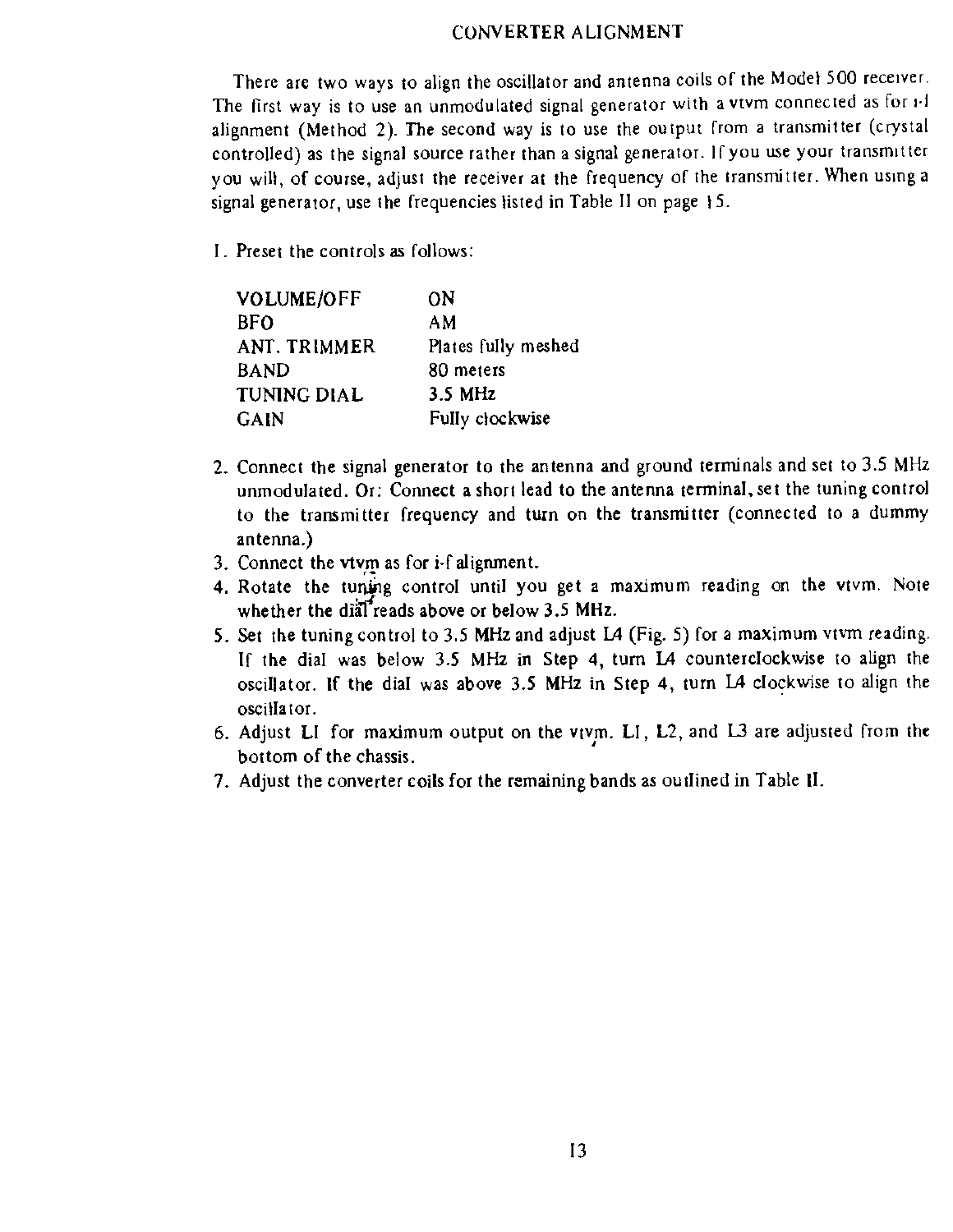

# Fig. 9. Schematic diagram of the Model 500 receiver Fig. 9. Schematic diagram of the Model 500 receiver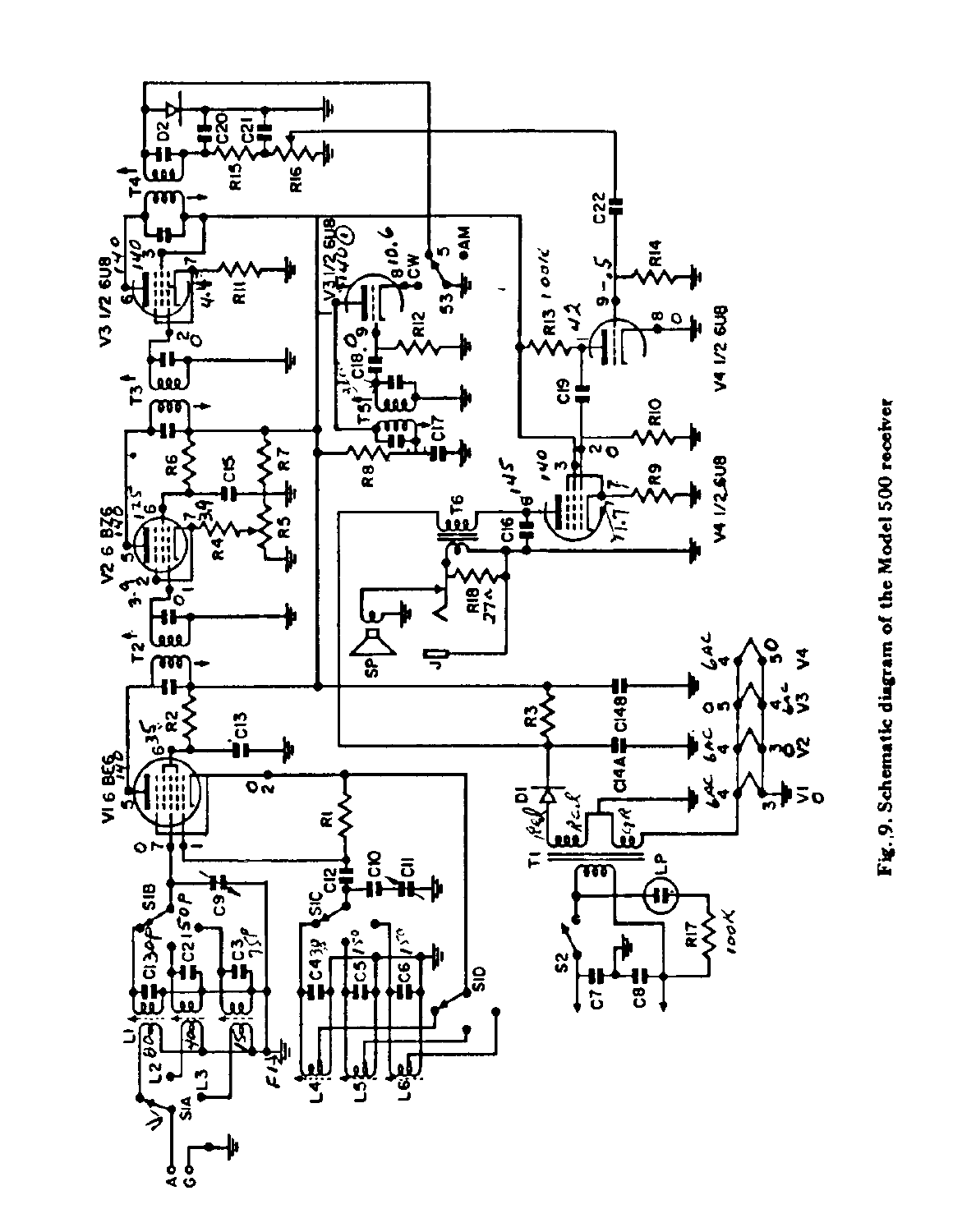| LIST OF SCHEMATIC SYMBOLS              |                                                                        |                 |                                |                                    |                       |  |
|----------------------------------------|------------------------------------------------------------------------|-----------------|--------------------------------|------------------------------------|-----------------------|--|
| C <sub>1</sub>                         | 30 pf NPO                                                              |                 | <b>R11</b>                     | 2.2k, 1/2-watt                     |                       |  |
| C <sub>2</sub>                         | 150 pf NPO                                                             |                 | R <sub>12</sub>                | 100k, 1/2-watt                     |                       |  |
| C <sub>3</sub>                         | $75$ pf                                                                |                 | R <sub>13</sub>                | 100k, 1/2-watt                     |                       |  |
| 30 pf NPO<br>C <sub>4</sub>            |                                                                        | R <sub>14</sub> | 4.7 meg, 1/2-watt              |                                    |                       |  |
| 150 pf NPO<br>C <sub>5</sub>           |                                                                        | R <sub>15</sub> | 47k, 1/2-watt                  |                                    |                       |  |
| 150 pf NPO<br>C6                       |                                                                        | R <sub>16</sub> | 500k potentiometer             |                                    |                       |  |
| C <sub>7</sub>                         | $.01 \text{ mfd}$                                                      |                 | R <sub>17</sub>                | $100k$ , $1/2$ -watt               |                       |  |
| C8                                     | $.01 \text{ mfd}$                                                      |                 | R <sub>18</sub>                | 27 ohm, 1/2-watt                   |                       |  |
| C9                                     | 35 pf variable                                                         |                 | T1                             | Power transformer                  |                       |  |
| C10                                    | 30 pf NPO                                                              |                 | <u>΄</u> γ2                    | I-F transformer                    |                       |  |
| C11                                    | 2-section variable                                                     |                 | T3                             | 1-F transformer                    |                       |  |
| C <sub>12</sub>                        | 100 pf mica                                                            |                 | Τ4                             | I-F transformer                    |                       |  |
| C13                                    | $.01 \text{ mfd}$                                                      |                 | T5                             | <b>BFO</b> transformer             |                       |  |
| C <sub>14</sub>                        | 50/30 mfd electrolytic                                                 |                 | T6                             | Audio output transformer           |                       |  |
| C <sub>15</sub>                        | $.01 \text{ mfd}$                                                      |                 | D <sub>1</sub>                 | Selenium rectifier                 |                       |  |
| C <sub>16</sub>                        | $.001 \mathrm{~mfd}$                                                   |                 | D <sub>2</sub>                 | Diode detector                     |                       |  |
| C17                                    | $.001 \text{ mfd}$                                                     |                 | S <sub>1</sub>                 | 4-pole, 3-position rotary switch   |                       |  |
| C18                                    | $500$ pf                                                               |                 | S <sub>2</sub>                 | SPST line switch (R16)             |                       |  |
| C19                                    | $.001 \text{ mfd}$                                                     |                 | S <sub>3</sub>                 | 1-pole, 3-position rotary switch   |                       |  |
| C <sub>20</sub>                        | $500$ pf                                                               |                 | L1                             |                                    | 80 meter antenna coil |  |
| C <sub>21</sub>                        | $500$ pf                                                               |                 | L <sub>2</sub>                 | 40 meter antenna coil              |                       |  |
|                                        | $.001$ mfd<br>C <sub>22</sub>                                          |                 | L3                             | 15 meter antenna coil              |                       |  |
| 22k, 1/2-watt<br>R1                    |                                                                        | L4              | 80 meter oscillator coil       |                                    |                       |  |
| $4.7k$ , $1/2$ -watt<br>R <sub>2</sub> |                                                                        | 15              | 40 meter oscillator coil       |                                    |                       |  |
| R3                                     | 470 ohm, 1-watt                                                        |                 |                                | 15 meter oscillator coil<br>L6     |                       |  |
| R <sub>4</sub>                         | $1k. 1/2$ -watt                                                        |                 | 68E6<br>V1                     |                                    |                       |  |
| R <sub>5</sub>                         | 20k potentiometer                                                      |                 | 6BZ6<br>V <sub>2</sub>         |                                    |                       |  |
| R <sub>6</sub>                         | 22k, 1/2-watt                                                          |                 | 6U8A<br>VЭ                     |                                    |                       |  |
|                                        | 27k, 1/2-watt<br><b>R7</b>                                             |                 | V <sub>4</sub>                 | 6U8A                               |                       |  |
| R <sub>8</sub>                         | $47k$ , 1/2-watt                                                       |                 | J                              | Closed circuit phone jack          |                       |  |
| R <sub>9</sub>                         | 180-ohm, 1/2-watt                                                      |                 | LP.                            | Neon pilot lamp                    |                       |  |
| R <sub>10</sub>                        | $470k$ , $1/2$ -watt                                                   |                 | <b>SP</b>                      | Loudspeaker                        |                       |  |
|                                        |                                                                        |                 |                                |                                    |                       |  |
|                                        | <b>TUNING</b><br><b>BANDSWITCH</b><br><b>CONTROL</b><br><b>CONTROL</b> |                 | GEN.<br>FREQ.                  | ADJUST FOR MAXIMUM<br><b>FIRST</b> | <b>SECOND</b>         |  |
|                                        | 40 meters                                                              | $7.0$ MHz       | 7.0 MHz                        | L <sub>5</sub>                     | L <sub>2</sub>        |  |
|                                        | 15 <sup>3</sup> meters                                                 | 21.0 MHz        | $21.0$ MHz                     | L6                                 | L3                    |  |
|                                        |                                                                        |                 | Table II. Converter alignment. |                                    |                       |  |
|                                        |                                                                        |                 | 15                             |                                    |                       |  |
|                                        |                                                                        |                 |                                |                                    |                       |  |

| <b>TUNING</b><br><b>CONTROL</b> | GEN.<br>FREQ. | <b>FIRST</b>   | <b>SECOND</b>                                        |
|---------------------------------|---------------|----------------|------------------------------------------------------|
| 7.0 MHz                         | 7.0 MHz       | L <sub>5</sub> | L2                                                   |
| 21.0 MHz                        | 21.0 MHz      | L <sub>6</sub> | L3                                                   |
|                                 |               |                |                                                      |
|                                 | 15            |                |                                                      |
|                                 |               |                |                                                      |
|                                 |               |                | ADJUST FOR MAXIMUM<br>Table II. Converter alignment. |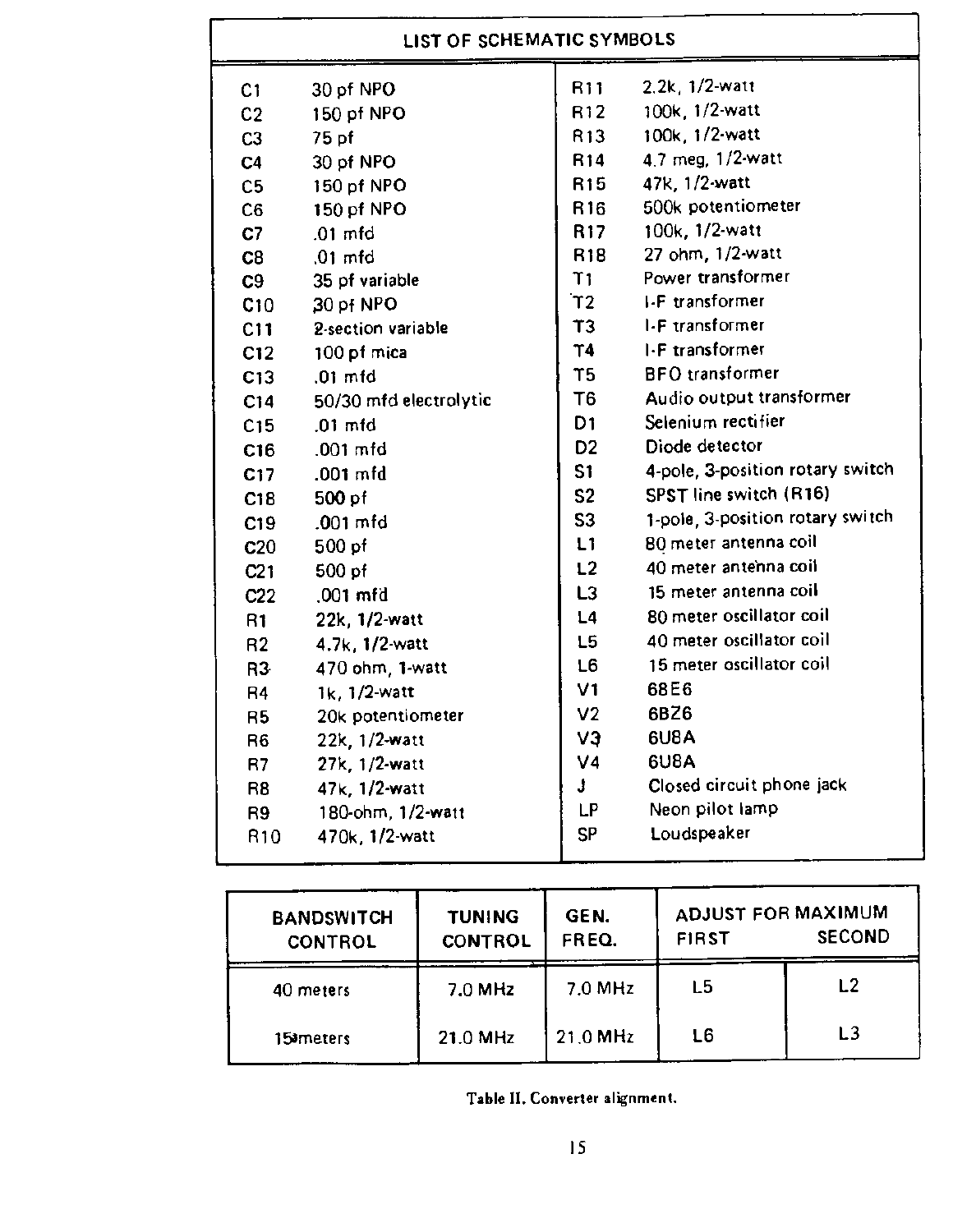# Parts List

|                 | Part                |                                                                   | Price                                   |      |
|-----------------|---------------------|-------------------------------------------------------------------|-----------------------------------------|------|
| Quan.           | No.                 | Symbol                                                            | Description                             | Each |
| <b>COILS</b>    |                     |                                                                   |                                         |      |
|                 | CO <sub>96</sub>    | Ll                                                                | 80-meter antenna coil                   | 1.35 |
|                 | CO <sub>97</sub>    | L2                                                                | 40-meter antenna coil                   | 1.50 |
|                 | CO <sub>98</sub>    | L <sub>3</sub>                                                    | 15-meter antenna coil                   | 1.50 |
|                 | CO <sub>99</sub>    | L4                                                                | 80-meter oscillator coil                | 1.25 |
|                 | CO100               | L5                                                                | 40-meter oscillator coil                | 1.30 |
|                 | <b>CO101</b>        | L6                                                                | 15-meter oscillator coil                | 1.30 |
|                 | <b>TRANSFORMERS</b> |                                                                   |                                         |      |
|                 | TR <sub>22</sub> a  | T1                                                                | Power transformer                       | 2.40 |
|                 | TR <sub>27a</sub>   | T6                                                                | Audio output transformer                | 1.25 |
| 4               | TR91                | T <sub>2</sub> , T <sub>3</sub> , T <sub>4</sub> , T <sub>5</sub> | 1-F and BFO transformer                 | 1.30 |
| <b>SWITCHES</b> |                     |                                                                   |                                         |      |
|                 | <b>SW14</b>         | S <sub>3</sub>                                                    | Single-pole, 3-position                 | 1.10 |
|                 |                     |                                                                   | rotary bandswitch                       |      |
|                 | <b>SW44</b>         | S1                                                                | 4-pole, 3-position rotary<br>bandswitch | 2.10 |

|                         | <b>SWITCHES</b>   |                                                     |                                              |      |
|-------------------------|-------------------|-----------------------------------------------------|----------------------------------------------|------|
|                         | <b>SW14</b>       | S <sub>3</sub>                                      | Single-pole, 3-position<br>rotary bandswitch | 1.10 |
|                         | <b>SW44</b>       | S1                                                  | 4-pole, 3-position rotary<br>bandswitch      | 2.10 |
|                         | <b>CAPACITORS</b> |                                                     |                                              |      |
|                         | CN <sub>4</sub>   | C12                                                 | 100 pf mica                                  | .20  |
| $\boldsymbol{4}$        | <b>CN34</b>       | C16, C17, C19, C22                                  | .001 mfd disc ceramic                        | .20  |
| $\overline{\mathbf{3}}$ | <b>CN51</b>       | C <sub>18</sub> , C <sub>20</sub> , C <sub>21</sub> | 500 pf tubular ceramic                       | .20  |
| 4                       | <b>CN86</b>       | C7, C8, C13, C15                                    | .01 mfd disc ceramic                         | .20  |
|                         | <b>CN113</b>      | C3                                                  | 75 pf disc ceramic                           | .20  |
|                         | <b>CN115</b>      | C11                                                 | 2-section variable                           | 2.35 |
|                         | <b>CN155</b>      | C <sub>14</sub>                                     | 50/30 mfd, 150V electrolytic                 | 1.10 |
|                         | <b>CN157</b>      | C <sub>9</sub>                                      | 35 pf variable                               | 1.80 |
| 3                       | CN158             | C1, C4, C10                                         | 30 pf NPO disc ceramic                       | .20  |
| 3                       | <b>CN159</b>      | $C2, C5, C6$                                        | 150 pf NPO disc ceramic                      | .20  |
|                         | POTENTIOMETERS    |                                                     |                                              |      |
|                         | PO <sub>40</sub>  | R5                                                  | 20k potentiometer                            | .90  |
|                         | PO65              | R <sub>16</sub>                                     | 500k potentiometer w/switch                  | 1.05 |
|                         |                   | 16                                                  |                                              |      |
|                         |                   |                                                     |                                              |      |
|                         |                   |                                                     |                                              |      |

## CAPACITORS

### POTENTIOMETERS

| <b>PO40</b> |     | 20k potentiometer           | .90  |
|-------------|-----|-----------------------------|------|
| PO65        | R16 | 500k potentiometer w/switch | 1.05 |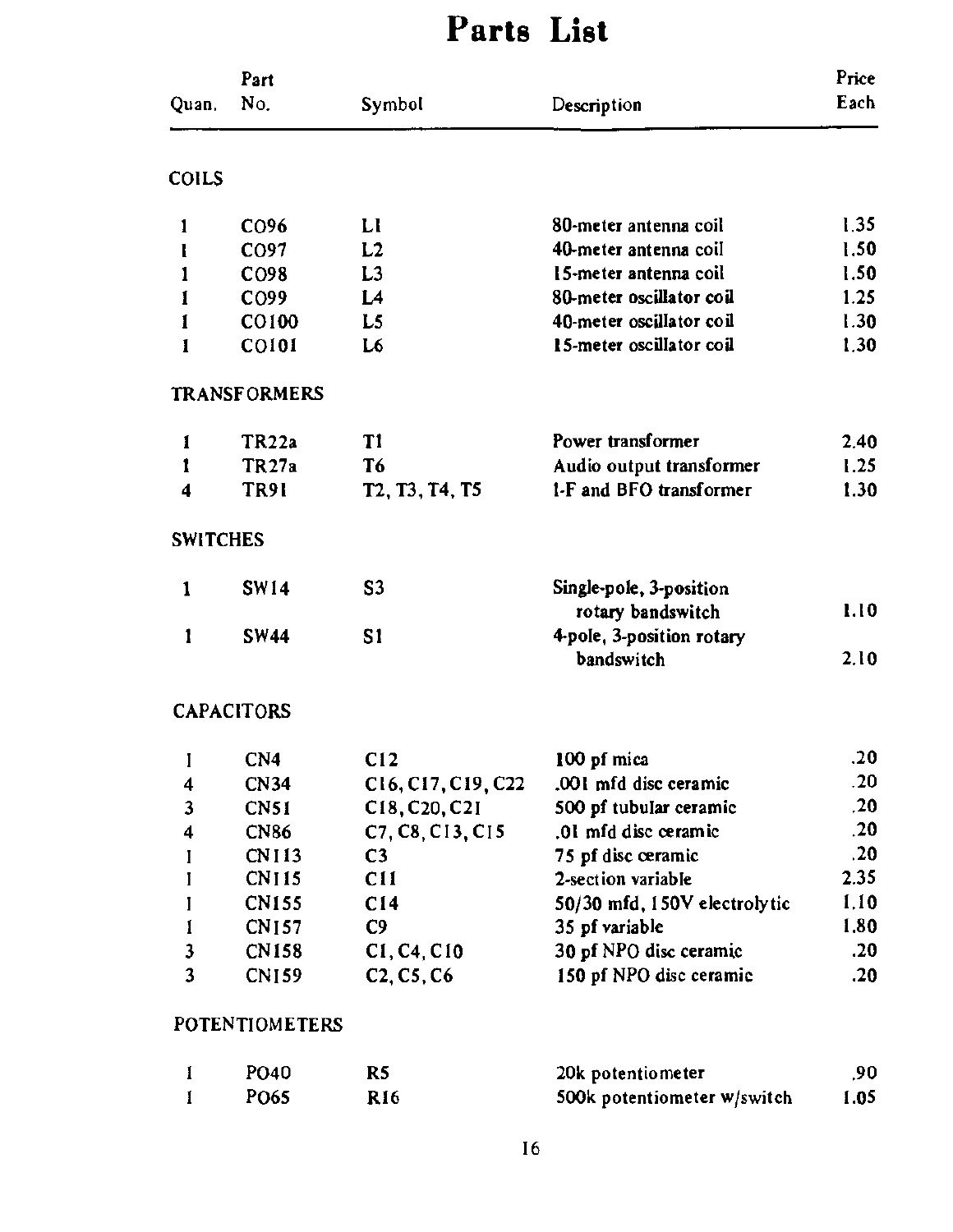|                  | Part                 |                 |                                     | Price |
|------------------|----------------------|-----------------|-------------------------------------|-------|
| Quan.            | No.                  | Symbol          | Description                         | Each  |
| <b>RESISTORS</b> |                      |                 |                                     |       |
|                  | <b>RE29</b>          | R <sub>2</sub>  | $4.7k, 1/2$ -watt                   | .15   |
|                  | <b>RE30</b>          | R <sub>4</sub>  | $lk, 1/2$ -watt                     | .15   |
| 2                | <b>RE33</b>          | RI, R6          | $22k$ , $1/2$ -watt                 | .15   |
|                  | <b>RE34</b>          | R7              | $27k, 1/2$ -watt                    | .15   |
| 2                | <b>RE35</b>          | <b>R8, R15</b>  | $47k, 1/2$ -watt                    | .15   |
| 3                | <b>RE36</b>          | R12, R13, R17   | $100k$ , $1/2$ -watt                | .15   |
|                  | <b>RE38</b>          | R <sub>10</sub> | $470k, 1/2$ -watt                   | .15   |
|                  | RE41                 | R <sub>14</sub> | 4.7 meg, $1/2$ -watt                | .15   |
|                  | <b>RE58</b>          | <b>RII</b>      | $2.2k$ , $1/2$ -watt                | .15   |
|                  | <b>RE103</b>         | <b>R18</b>      | $27 \text{ ohm}, \frac{1}{2}$ -watt | .15   |
|                  | <b>RE143</b>         | R9              | $180$ ohm, $1/2$ -watt              | .15   |
|                  | <b>RS28</b>          | R <sub>3</sub>  | 470 ohm, I-watt                     | .20   |
|                  | <b>MISCELLANEOUS</b> |                 |                                     |       |
|                  | AT <sub>3</sub>      |                 | Alignment tool                      | .40   |
|                  | CB <sub>5</sub>      |                 | Metal cabinet                       | 6.75  |

# Parts List

|    | AT3             |                | Alignment tool                | .40              |
|----|-----------------|----------------|-------------------------------|------------------|
|    | CB <sub>5</sub> |                | Metal cabinet                 | 6.75             |
|    | <b>CH53</b>     |                | <b>Chassis</b>                | 1.75             |
|    | CR4             | D <sub>2</sub> | Diode detector                | .20              |
|    | DA13            |                | Dial pointer                  | I.55             |
| 6  | <b>GRI</b>      |                | Rubber grommets               | .05              |
| 2  | HA5             |                | $3/8'' \times 1/4''$ bushings | $\bf .10$        |
|    | HA <sub>9</sub> |                | Speaker grille cloth          | .20              |
|    | HA31            |                | Potentiometer grounding jug   | .05              |
|    | JAI             | J              | Closed circuit phone jack     | .50              |
|    | KN7             |                | Round knob                    | .15              |
|    | KN <sub>8</sub> |                | Round knob                    | $\overline{.25}$ |
| 4  | KN12            |                | Bar knobs                     | .20              |
|    | LP8             | LP             | Neon pilot lamp               | .40              |
| 3  | LU <sub>5</sub> |                | No. 6 ground lugs             | 12/.15           |
| 18 | <b>NUI</b>      |                | 6-32 hex nuts                 | 12/15            |
| 2  | NU3             |                | $8-32$ hex nuts               | 12/15            |
| 8  | <b>NUS</b>      |                | 4-40 hex nuts                 | 12/.15           |
|    | PA21            |                | Metal panel                   | 5.20             |
|    | <b>PCI</b>      |                | Power cord                    | .40              |
| 10 | <b>SCI</b>      |                | 6-32 $\times$ I/4" screws     | 12/15            |
| 8  | SC <sub>6</sub> |                | $4.40 \times 1/4$ screws      | 12/15            |